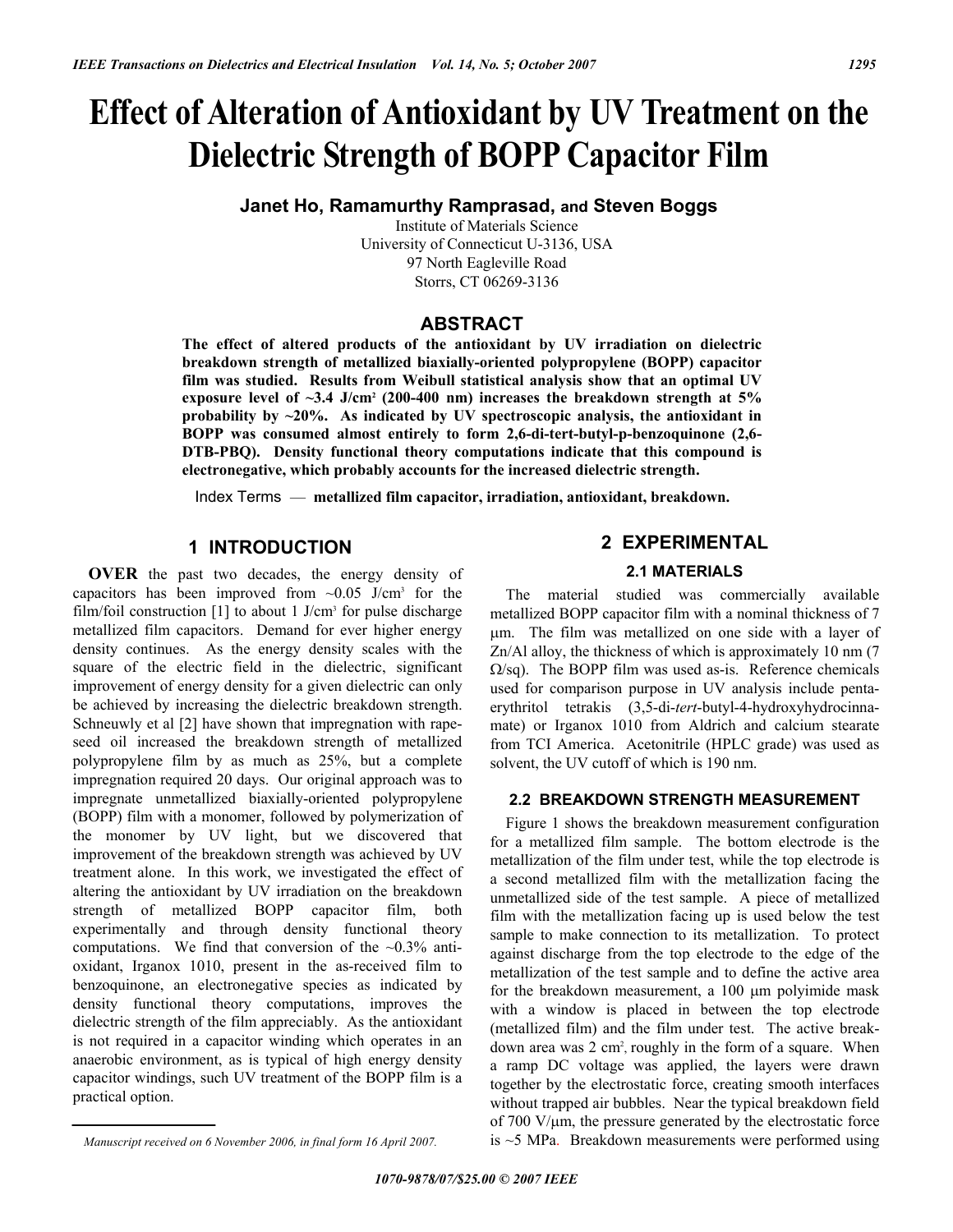a linear voltage ramp of 300 V/s at ambient conditions. A new set of film electrodes was used for each measurement.



**Figure 1**. Schematic of the breakdown strength measurement set-up (a) the four individual layers separated, (b) during measurement

#### **2.3 UV TREATMENT**

Treatment of samples was conducted using a UV-curing chamber (Model Zeta 7200) from Loctite Corporation. The UV lamp system was a five-inch, 300 Watt/inch medium pressure mercury arc lamp with a parabolic reflector. In the case of breakdown strength measurement, a sample of the metallized BOPP film with metallization facing down was fixed on a metal frame that has a window of 72 mm x 90 mm. The assembly was then placed inside the UV curing chamber. UV irradiation of the film was carried out at a distance of 26.5 cm from the light source at ambient temperature and in the presence of air. Breakdown tests were carried out for exposure durations 5, 15, 25, 35, and 45 s. The 15 s and 45 s measurements were repeated with the addition of an infrared (water) filter in the exposure path to reduce the amount of heat to which the test specimens were subjected. Immediately after treatment, the assembly holding the exposed sample was transferred to a dust-free container to allow the sample to cool for ten minutes before the sample was removed from the frame for breakdown measurement. An untreated sample, taken from section of the BOPP film roll immediately adjacent to the corresponding treated sample was used as a control for all breakdown measurements. Variations in dielectric strength have been observed along the roll, and therefore individual control groups were used. To condition unmetallized BOPP samples for UV analysis, unmetallized BOPP film was placed on a piece of aluminum foil during irradiation to achieve a similar UV dosage as for a metallized sample.

#### **2.4 UV LAMP INTENSITY MEASUREMENT**

The intensity of the lamp in the UV-curing chamber was characterized using two different types of UV-enhanced PIN photodiodes, one silicon (Model F53-375, Edmund Optics) used with a visible/IR blocking filter (Model U-330, Hoya) and the other silicon carbide (Model PDU-S101, Photonic Detectors Inc.), which is only sensitive to the region from 200 nm to 400 nm, with peak response at 280 nm. Intensity of the lamp as a function of distance from light source to sample is shown in Figure 2. At 26.5 cm, the intensity was 0.2 to 0.25 W/cm<sup>2</sup> over the UV range from 200 to 380 nm.



**Figure 2**. Intensity of the UV light source in the UV-curing chamber (Model Zeta 7200, Loctite) at various distances from sample.

### **2.5 UV ANALYSIS**

All UV absorption spectra were obtained using Perkin-Elmer Lambda 900 UV/Vis spectrometer. A spectrum was taken before and after each UV exposure.

#### **3 RESULTS AND DISCUSSION**

2-parameter Weibull statistical analysis of the breakdown strength of metallized BOPP film was carried out for the various UV exposure durations. Figure 3 shows the breakdown strength and 90% confidence intervals at the cumulative probability of 63%, which is the Weibull characteristic value, and at the 5% level, which is more relevant to capacitor design. The active breakdown area was  $2 \text{ cm}^2$ . Data for the individual control groups and for all controls combined together are included for comparison. Figure 4 shows similar data with the addition of an infrared (water) filter in the optical path during exposure to reduce heating of the sample. Tables 1 and 2 provide summaries of the Weibull parameters for the various levels of UV exposure. The data plotted in Figures 3 and 4 suggest an optimal exposure of 5 to 25 s, at which the breakdown strength at 63% probability was increased by about 7% without the IR filter and by 12% with the IR filter, while at 5% breakdown probability, the breakdown strength was increased by 13% without the IR filter and by 10% with the IR filter relative to the untreated samples. At exposure levels above 35 s without the IR filter, the breakdown strength at 63% probability decreased to below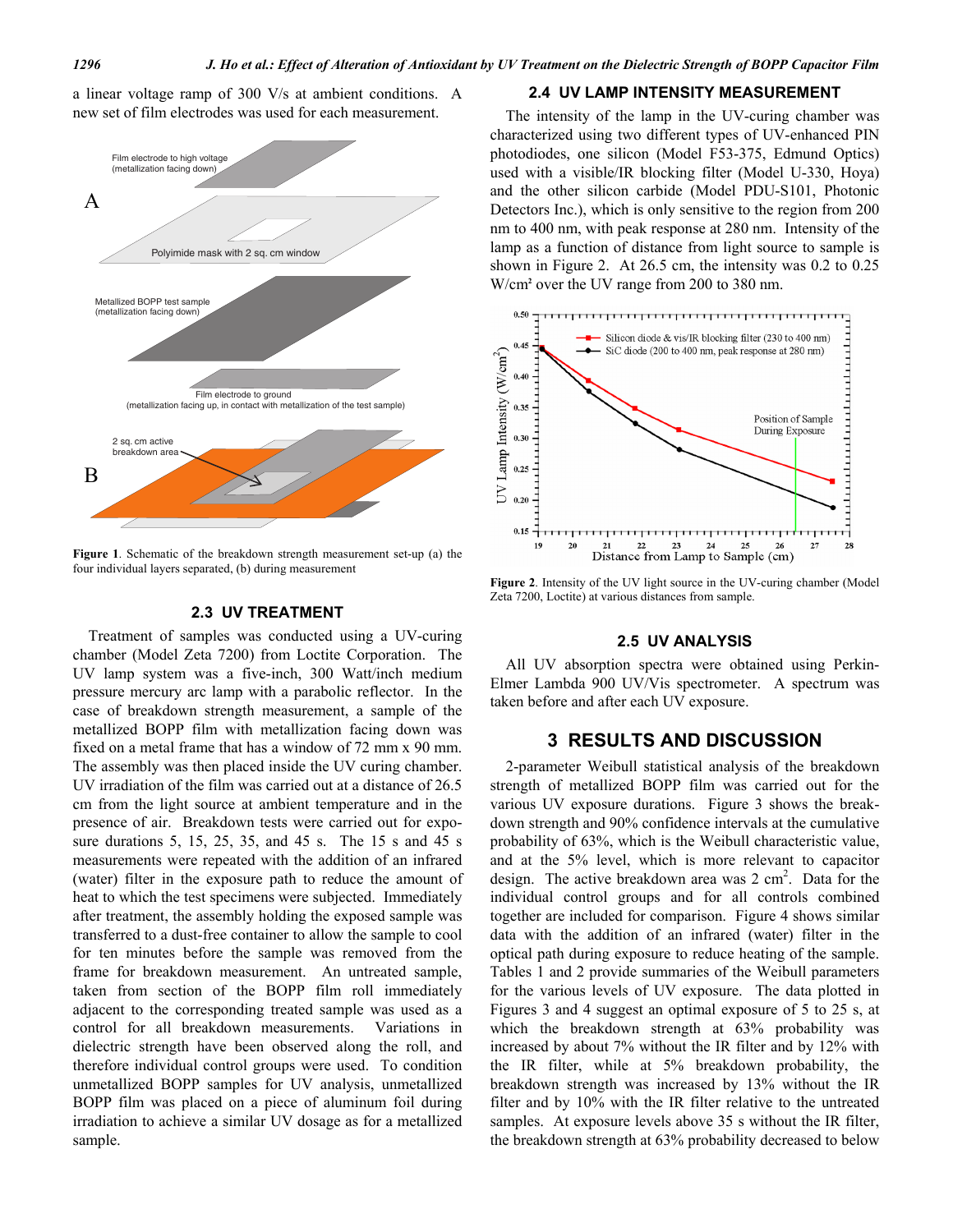that of the untreated samples. However with the IR filter, the Weibull characteristic breakdown strength changed little from 15 to 45 s exposure.



**Figure 3.** Breakdown strength at 63% (solid symbols) and 5% (hollow symbols) cumulative probabilities with 90% confidence limits for 7 m thick metallized BOPP film at various UV exposure levels without an infrared (water) filter in the optical path.

**Table 1**. Summary of the 2-parameter Weibull statistics of metallized BOPP film at various UV exposure levels without an IR filter.

| UV Exposure<br>Level $(s)$ | Weibull<br>Characteristic<br>Breakdown<br>Strength $(V/\mu m)$ | Breakdown<br>Strength at 5%<br>Probability<br>$(V/\mu m)$ | Slope | Number of Quality of<br>Samples | Fit  |
|----------------------------|----------------------------------------------------------------|-----------------------------------------------------------|-------|---------------------------------|------|
| $\theta$                   | 729                                                            | 636                                                       | 21.9  | 101                             | 0.96 |
| 5                          | 773                                                            | 667                                                       | 20.2  | 18                              | 0.96 |
| 15                         | 776                                                            | 720                                                       | 38.8  | 18                              | 0.98 |
| 25                         | 757                                                            | 708                                                       | 45.3  | 20                              | 0.97 |
| 35                         | 726                                                            | 667                                                       | 35.2  | 26                              | 0.86 |
| 45                         | 719                                                            | 674                                                       | 46.8  | 27                              | 0.96 |



**Figure 4**. Breakdown strength at 63% (solid symbols) and 5% (hollow symbols) cumulative probabilities with 90% confidence limits for 7 m thick metallized BOPP film at various UV exposure levels with an infrared (water) filter in the optical path.

**Table 2**. Summary of the 2-parameter Weibull Statistics of Metallized BOPP film at various exposure levels with IR filter.

| <b>UV Exposure</b><br>Level $(s)$ | Weibull<br>Characteristic<br>Breakdown<br>Strength $(V/\mu m)$ | Breakdown<br>Strength at 5%<br>Probability<br>$(V/\mu m)$ | Slope | Number of Quality of<br>Samples | Fit  |
|-----------------------------------|----------------------------------------------------------------|-----------------------------------------------------------|-------|---------------------------------|------|
|                                   | 712                                                            | 670                                                       | 49.3  | 34                              | 0.95 |
| 15                                | 796                                                            | 725                                                       | 43.8  | 18                              | 0.94 |
| 45                                | 804                                                            | 646                                                       | 18.8  | 18                              | 0.98 |

In order to understand the observed breakdown behavior, we investigated Irganox 1010 and calcium stearate, which are the only two additives present in the as-received BOPP film. Irganox 1010 is a sterically-hindered phenolic antioxidant for removing unstable radicals, while calcium stearate is a lubricant and an acid scavenger to neutralize any hydrochloric acid generated from reactions between the hindered phenol and residual chloride-containing catalyst [3]. The chemical structures of the two additives are shown in Figure 5. Irganox 1010 is an aromatic compound in which the phenyl group is an UV chromophore. Both calcium stearate, which is a longchain aliphatic ester, and polypropylene do not have any absorption in the near UV region [4]. Therefore, UV spectroscopy was employed to study the behavior of Irganox 1010 under UV treatment.

Figure 6 shows the UV absorption spectrum of unmetallized as-received BOPP film. For comparison, the spectra of Irganox 1010 and calcium stearate in acetonitrile are also included. Two absorption peaks are apparent for the BOPP sample and the antioxidant reference sample, a narrow peak at around 204 nm with a shoulder, and a broad peak centered around 280 nm. An absorbance of about 0.05 is caused by the BOPP sample opacity. Since polypropylene and calcium stearate do not show significant UV absorption in the range of wavelengths studied, the two peaks shown in the BOPP film sample are attributed to the antioxidant. The concentration of Irganox 1010 present in BOPP film can be calculated using the Beer-Lambert law *A=acl* [5], where *A* is the absorbance of a transparent medium with thickness *l* in centimeters, *a* the molar extinction coefficient in liters/molecm, and *c* the concentration in moles per liter. *a* is an intrinsic property of an absorbing molecule at a given wavelength in a given solvent and is independent of the concentration and thickness of the sample. By comparing the absorbance of BOPP film at 204 nm after baseline correction to that of 0.0003% Irganox 1010 in acetonitrile, we estimated the amount of Irganox 1010 remaining in BOPP film as about 0.3% by weight.



**Figure 5**. Chemical structure of (a) Irganox 1010, (b) Calcium stearate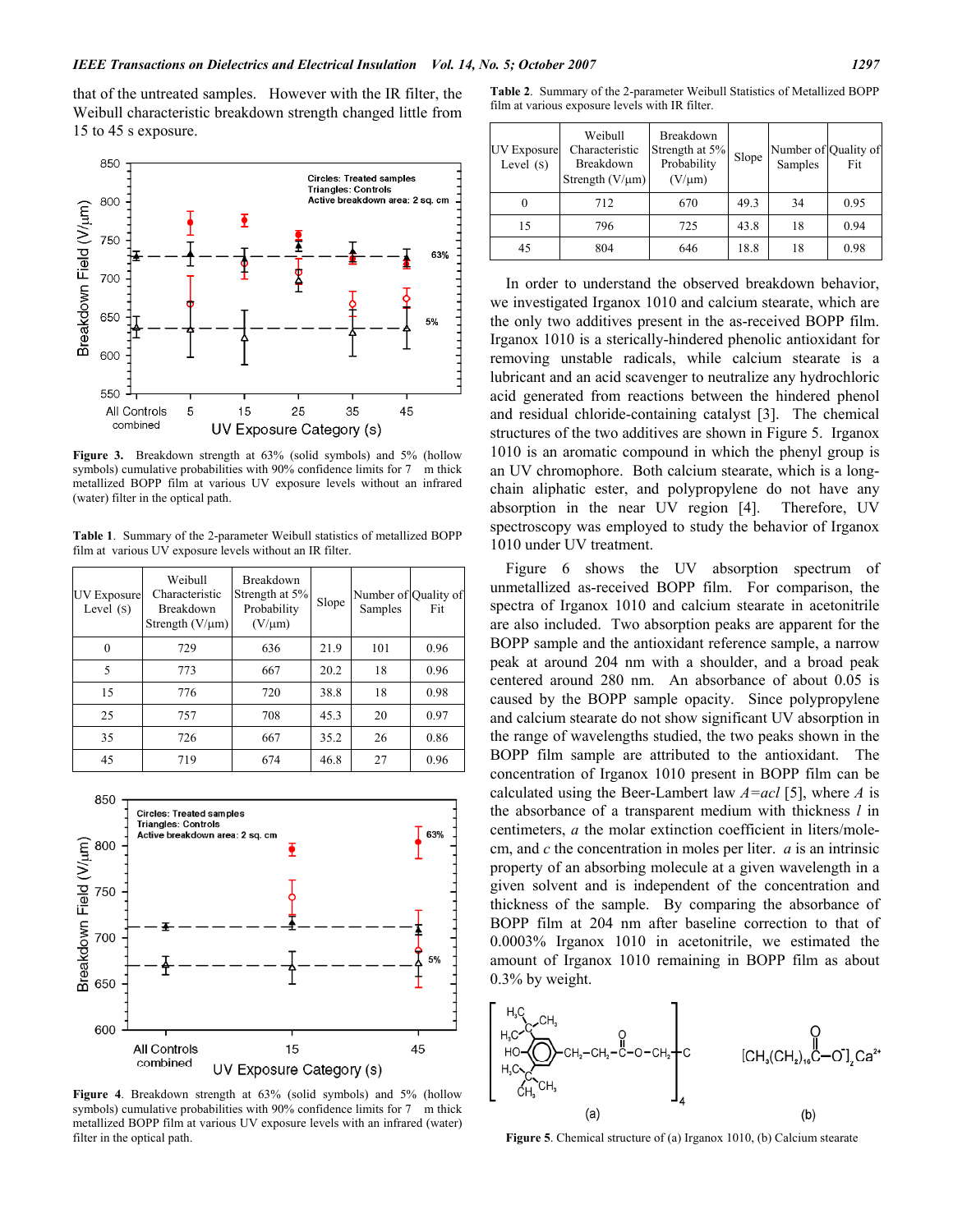

**Figure 6**. UV absorption spectra of an as-received BOPP film, Irganox 1010, and calcium stearate.



**Figure 7**. UV absorption spectra of BOPP film before and after UV exposure at various exposure levels. The spectral region is divided for clarity. (a) Wavelength from 190 to 260 nm (b) Wavelength from 230 to 380 nm. Inset shows the complete region.

Figure 7 illustrates the effect of UV irradiation on Irganox 1010 in BOPP. The decrease in absorbance at 204 nm suggests that the antioxidant disappeared gradually, but byproducts were created, giving rise to the broad and structureless peak between 250 and 350 nm, which subsequently disappeared. The broad structureless peak has been observed previously in the extract of polypropylene pellets by ultrasonication in chloroform and also in polypropylene that had undergone gamma ray or pulse electron irradiation [6]. The transformation products of Irganox 1010 and other similar sterically-hindered phenolic antioxidants have been identified by a number of investigators [7-11] as 2,6-di-tertbutyl-p-benzoquinone (2,6-DTB-PBQ) and stilbenequinone which are olefinic ketones that usually display absorption around 220-250 nm and 290-330 nm [4]. Figure 8 shows the generalized radical-scavenging mechanism for typical hindered-phenol type of antioxidants [12].



**Figure 8**. A generalized radical-scavenging mechanism for hindered phenols.

Figure 7 indicates that most of the Irganox 1010 was converted to 2,6-DTB-PBQ after 15 s of UV irradiation, while Figures 3 and 4 are consistent in indicating a substantial increase in the breakdown strength after 15 s of UV irradiation at both 63% and 5% breakdown probability. With further UV irradiation, Figure 7 indicates that the 2,6-DTB-PBQ degrades or is lost. With the IR filter, this loss will be caused by UV degradation, while without the IR filter loss will occur both through UV degradation and the vapor pressure of the 2,6-DTB-PBQ which becomes significant at about 80 °C. The degradation of the  $2,6$ -DTB-PBQ is accompanied by a reduction in the breakdown strength, although with the IR filter, the Weibull characteristic breakdown strength does not degrade significantly from 15 s to 45 s exposure for unknown reasons.

# **4 DENSITY FUNCTIONAL THEORY 4.1 INTRODUCTION**

To understand why the breakdown strength was improved, the effect of electric field on Irganox 1010 and 2,6-DTB-PBQ was studied. An electric field can cause dissociation and ionization of molecules, which results in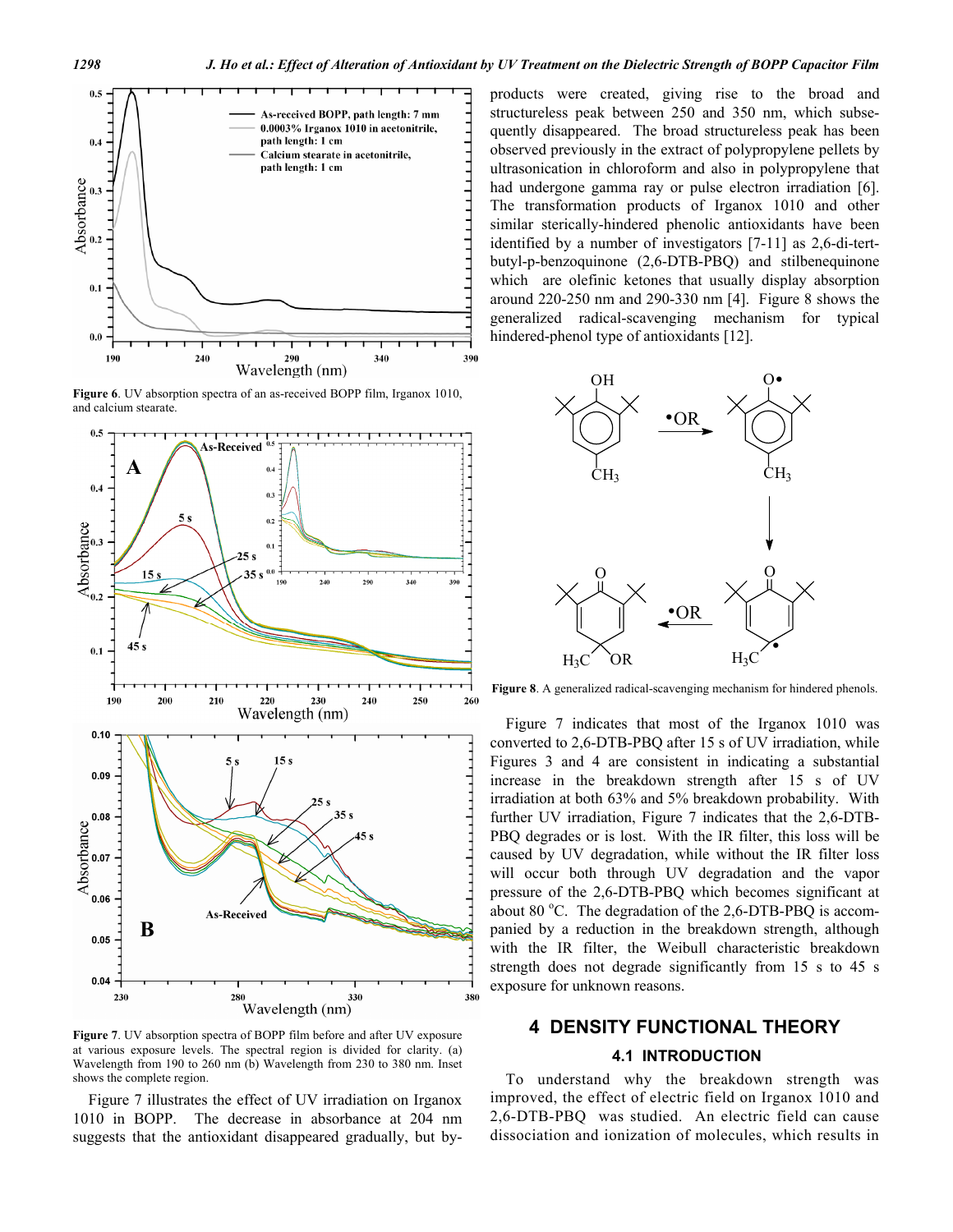formation of free electrons and ions that facilitate breakdown by increasing the conduction current [13]. In this preliminary work, electron affinities and ionization energies of the simplified Irganox 1010, 2,6-DTB-PBQ, and a 12-C polymer chain were computed as a function of electric field in vacuum by means of quantum mechanical computations based on density-function theory (DFT) [14]. Such DFT computations have been performed earlier by Quirke *et al* [15-17] to study the class of physical and chemical defects (traps) intrinsic to XLPE. However, traps arising due to additives, such as Irganox, to XLPE have not been considered earlier. Our goal was to obtain qualitative trends and insights into the effect of the two molecules representing additives on the breakdown strength of BOPP. DFT has been used to study dissociation of molecules in electric fields [18] and to calculate electron affinity of p-benzoquinone [19], but to our knowledge, the effect of electric fields on the two molecules under study has not been explored.

DFT is known to predict structure with a high level of accuracy (within 1% of experiments), but has the well known deficiency of underestimating bandgaps in semiconductors and HOMO-LUMO gaps in molecules by up to 50%. Nevertheless, *relative* energies and energetic trends, such as electron affinities [16,17] and *changes* in electron affinities, are well captured by DFT.

#### **4.2 METHOD AND MODELS**

The local density approximation within DFT as implemented in the local orbital SIESTA code [20] was employed for all calculations. The code was first tested on two smaller molecules, p-benzoquinone (PBQ) and 2,6-dimethy-p-benzoquinone (2,6-DM-PBQ). The calculated electron affinities for the two molecules are 1.93 and 1.82 eV, respectively, which is in good agreement with the experimental values (1.91 eV for PBQ and 1.77 eV for 2,6-DM-PBQ) [19]. To our knowledge an experimental electron affinity for 2,6-DTB-PBQ is not available. The bond lengths and angles for PBQ are shown in Table 3. The system used for all calculations was the molecule of interest in vacuum environment. A  $C_{12}H_{26}$  hydrocarbon chain was used to model the polymer, and for Irganox 1010, only one of the four identical branches was modeled. Figure 9 shows the chemical structures of 2,6-DTB-PBQ and the model compound for Irganox 1010. The equilibrium atomic positions of each neutral molecule were first determined in the absence of external electric field by constraining the forces on each atom to be less than 0.04 eV/Å. A  $\pm 1$ electron charge was then added to the optimized structure, and the equilibrium atomic positions of the two charged states were determined, after which electric field up to 3000 V/μm were applied to all three cases. The ionization energy and electron affinity were calculated as energy differences of the +1 charge state and of the -1 charge state relative to the ground state.

**Table 3**. Comparison of Bond Lengths and Bond Angles of p-Benzoquinone Calculated by DFT and Experimental Values [21].

|               | Calculated           | Experimental |
|---------------|----------------------|--------------|
| $C=O(A)$      | 1.234                | 1.225        |
| $C=C(A)$      | 1.356                | 1.344        |
| $C-C(A)$      | 1.480                | 1.481        |
| $C-H(A)$      | 1.114                | 1.089        |
| $$O=C-C$      | 120.9                | 121.0        |
| $$C=C-C$      | 120.9                | 121.0        |
| ŚC-C-C        | 118.2                | 118.1        |
| $H_3G$<br>CH. | H,Ç                  |              |
| H,C           | $H_{C}$ <sup>C</sup> | റ            |



**Figure 9**. Chemical structures of (a) 2,6-di-tert-butyl-1,4-benzoquinone (b) the model compound of Irganox 1010.

# **4.3 RESULTS AND DISCUSSION 4.3.1 IRGANOX 1010**

The first ionization energy and electron affinity of Irganox 1010 is shown in Figure 10. The relative stability of the molecule in various charge states was determined for several values of the external electric field in the direction which results in stretching of the OH group, as shown in Figure 10. Our results indicate that Irganox 1010 is unlikely to ionize or accept an electron in the range of electric fields studied since the ground state has the lowest energy. The tendency of the molecule to dissociate due to an electric field was studied by monitoring the bond lengths as a function of fields. The OH bond in Irganox 1010 is of special interest because the H atom is more weakly bound than the others due to the high electronegativity of the O atom. Figure 11 shows the bond lengths of the OH bond as a function of fields. The results shown in Figure 10 and 11 indicate negligible change in the energies or bond length due to electric field, indicating that the molecule is relatively stable with respect to electric fields.



**Figure 10**. The first ionization energy and electron affinity of the model compound of Irganox 1010.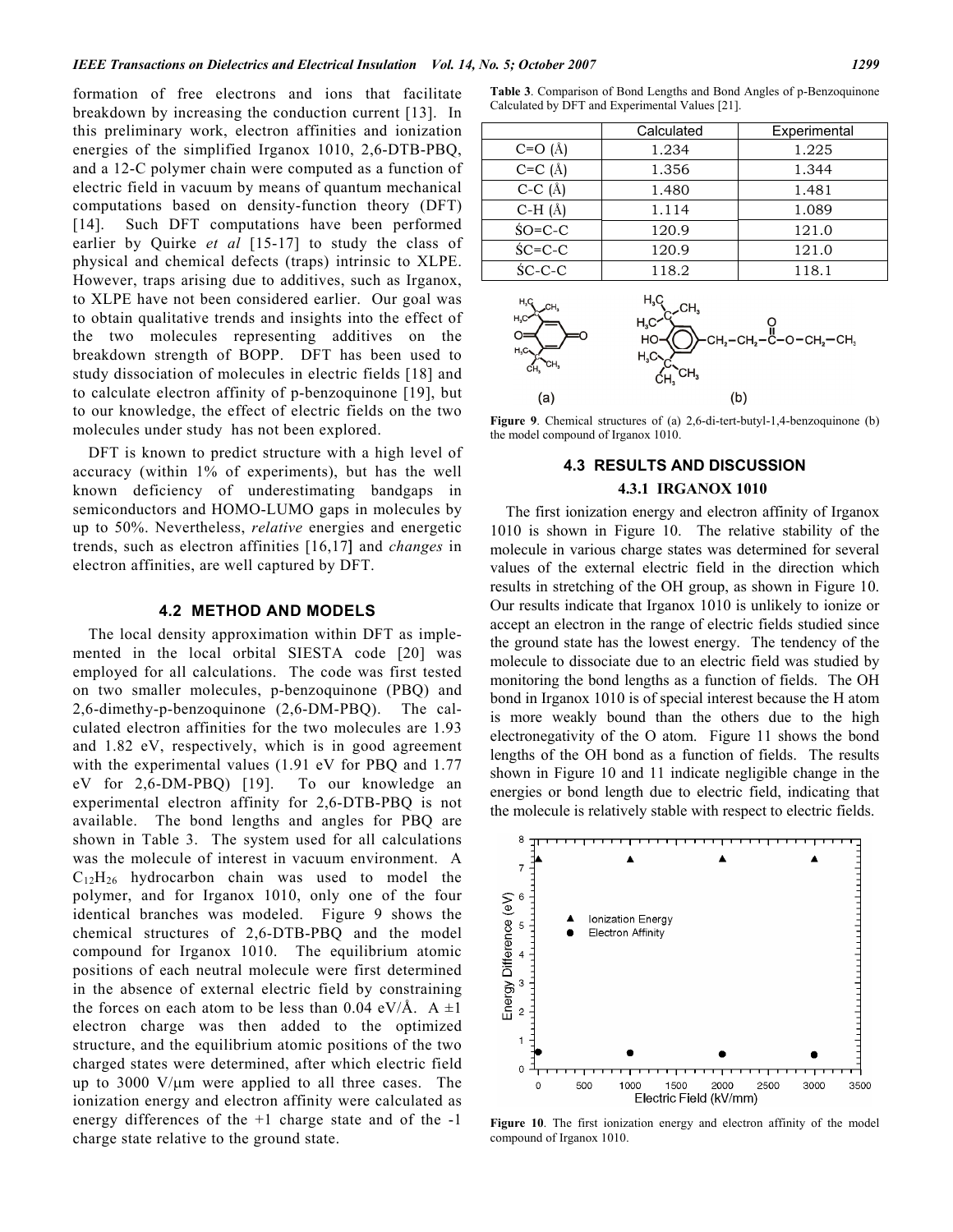

**Figure 11**. Bond length of the OH group in the model compound of Irganox 1010.

#### **4.3.2 2,6-DI-TERT-BUTYL-p-BENZOQUINONE (2,6- DTB-PBQ)**

Figure 12 shows the first ionization energy and electron affinity of 2,6-DTB-PBQ. The result suggests that while ionization is not likely, the molecule tends to accept an electron and that it is stable when subjected to electric field. As a comparison, the energies of a 12-carbon polymer chain were also determined and are illustrated in Figure 13.



**Figure 12**. The first ionization energy and electron affinity of 2,6-di-tertbutyl-1,4-benzoquinone.



**Figure 13**. The first ionization energy and electron affinity of a 12-carbon polymer chain.

p-benzoquinones are well known as electron acceptors [19**,**  22-24]. The electron affinity of 2,6-DTB-PBQ shown in Figure 12 is about 2 eV, as compared to 1.05 for  $SF_6$ , which is an important gaseous dielectric and electron scavenger [25]. As breakdown in dielectrics is initiated by free electrons colliding with trapped or bound electrons leading to avalanches [26], abstracting the free electrons by electron scavengers, thus inhibiting or delaying the on-set of avalanches, should improve the breakdown strength. In conclusion, the results shown in Figure 10, 11, and 12 suggest that Irganox 1010 might not be damaging to the breakdown strength, but its altered product, 2,6-DTB-PBQ, appears to be beneficial as a result of its highly electronegative nature.

# **5 CONCLUSIONS**

With a UV exposure level of about 3.4 J/cm**<sup>2</sup>** , the dielectric breakdown strength of metallized BOPP capacitor film at 63% probability and at the 5% probability of breakdown was increased by about 7% and 13%, respectively without an IR filter and by 12% and 8% with an IR filter. UV analysis of the additives in BOPP revealed that the antioxidant, Irganox 1010, was consumed almost completely by the UV exposure, and altered products, such as 2,6-di-tert-butyl-1,4 benzoquinone, were created. As the benzoquinone has a relatively high vapor pressure above 80 $\degree$ C, introduction of the IR filter probably reduces volatilization during exposure.

DFT computations suggest that all molecules studied are stable with respect to the electric fields imposed, and that 2,6 di-tert-butyl-1,4-benzoquinone is highly electronegative . The improvement in dielectric strength of BOPP caused by UV treatment appears to be the result of conversion of the Irganox 1010, which is probably relatively benign, to 2,6-di-tert-butyl-1,4-benzoquinone, which is electronegative as indicated by the DFT results and beneficial to the dielectric strength of the BOPP. As the melting point of 2,6-di-tert-butyl-1,4-benzoquinone is well below 100 °C, impregnation of BOPP with 2,6-di-tert-butyl-1,4-benzoquinone may be studied for improvement of the dielectric strength. DFT calculations should also be performed on a polymer-Irganox 1010 system and a polymer-2,6-BTBBQ system to compare the results with the individual systems.

# **ACKNOWLEDGMENT**

The authors are pleased to acknowledge the financial support of the US Army TACOM-TARDEC, Mr. Tom Furmaniak technical contract coordinator.

## **REFERENCES**

- [1] J. Connolly and M. Dunn, "High energy capacitor development at ABB Power T&D", IEEE Intern. Conf. Conduction and Breakdown in Solid Dielectrics, pp. 110-113, 1998.
- [2] A. Schneuwly, P. Groning, L. Schlapbach, C. Irrgang and J.Vogt, "Breakdown behavior of oil-impregnated polypropylene as dielectric in film capacitors", IEEE Trans. Electr. Insul., Vol. 5, pp. 862-868, 1998.
- [3] R.B. Lieberman and P.C. Barbe, *Encyclopedia of Polymer Science and Engineering*, 2nd ed., vol. 13, Mark, H.F., Bikales, N.M., Overberger,